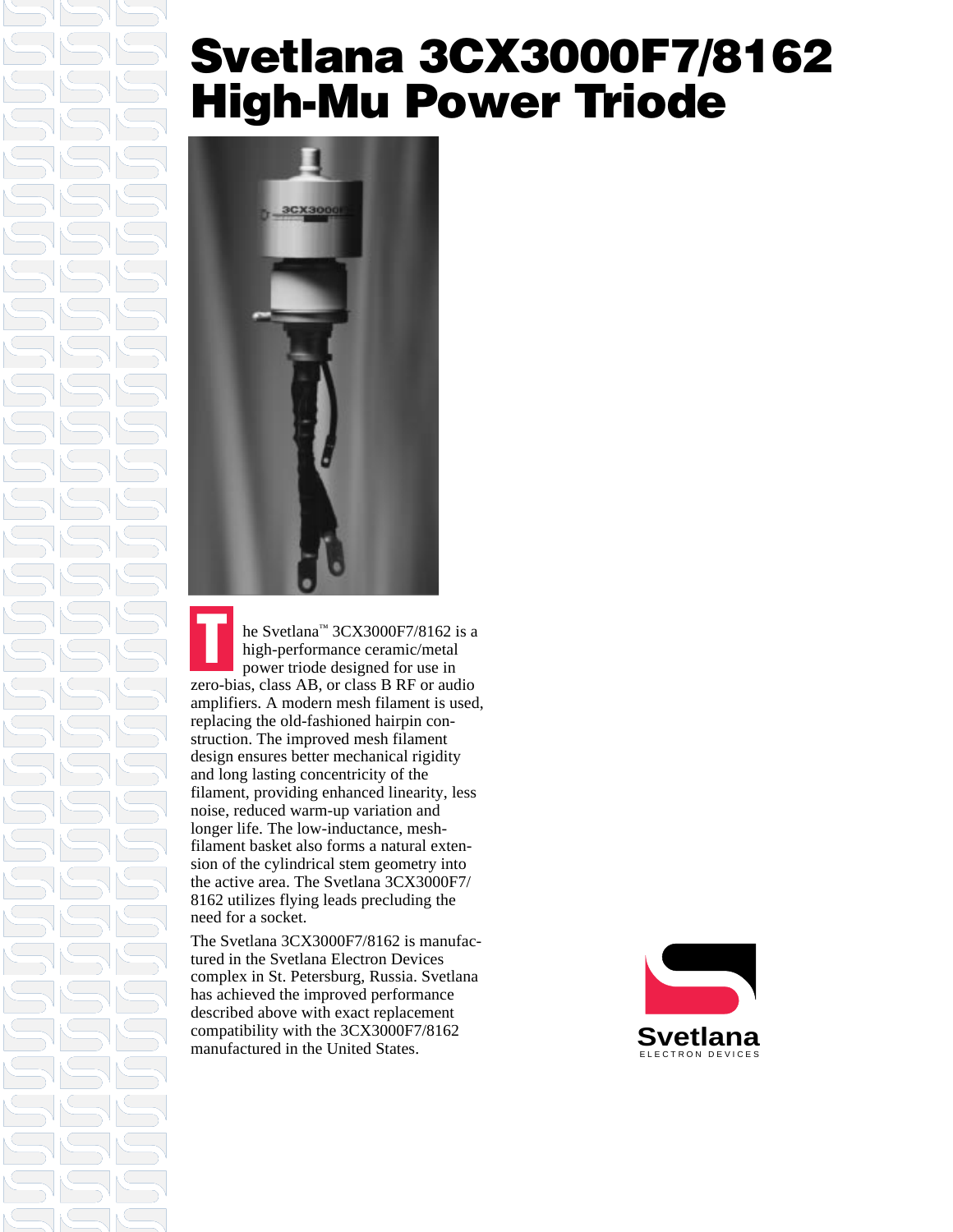# **Svetlana 3CX3000F7/8162**

#### **General Characteristics**

| Electrical                                              |                            |
|---------------------------------------------------------|----------------------------|
| Filament                                                | Thoriated-tungsten mesh    |
| Voltage                                                 | $7.50 + 0.37V$             |
| Current @ 7.50V                                         | 51.5A                      |
| Amplification factor (average)                          | 160                        |
| Direct interelectrode capacitances (grounded grid):     |                            |
| <b>Input</b>                                            | 38.0pF                     |
| Output                                                  | 24.0pF                     |
| Feedback                                                | 0.6pF                      |
| Direct interelectrode capacitances (grounded filament): |                            |
| <b>Input</b>                                            | 38.0pF                     |
| Output                                                  | 0.6pF                      |
| Feedback                                                | 24.0pF                     |
| Maximum frequency for full ratings (CW)                 | 75 MHz                     |
| <b>Mechanical</b>                                       |                            |
| Cooling                                                 | Forced air                 |
| Base                                                    | Coaxial with special leads |
| Operating position                                      | Vertical, Base up or down  |
| Maximum operating temperature                           | 250° C                     |
| Maximum dimensions:                                     |                            |
| Length                                                  | 469 mm (18.4 in.)          |
| Diameter                                                | 105.56 mm (4.156 in.)      |
| Net weight                                              | 3.4 kg (7.5 lb)            |

### **Cathode-Driven Radio Frequency Linear Amplifier, Class AB,**

| Maximum Ratings                |             |             |             |           |
|--------------------------------|-------------|-------------|-------------|-----------|
| DC plate voltage               |             |             | <i>5000</i> | V         |
| DC plate current               |             |             | 2.5         | А         |
| Plate dissipation              |             |             | <i>4000</i> | W         |
| Grid dissipation               |             |             | 225         | W         |
| <b>Typical Operation</b>       |             |             |             |           |
| (Frequencies to 30MHz)         |             |             |             |           |
| Plate Voltage                  | <i>4000</i> | <i>4800</i> | <i>4800</i> | V         |
| Zero-signal plate current*     | 0.25        | 0.35        | 0.35        | А         |
| Single-tone plate current      | 2.00        | 1.68        | 2.00        | А         |
| Grid bias                      | 0           | 0           | 0           | V         |
| Single-tone grid current*      | 0.61        | 0.46        | 0.60        | Α         |
| Peak driving power             | 420         | 293         | 410         | W         |
| Plate dissipation              | 2285        | 2275        | 2775        | W         |
| Single-tone plate output power | <i>6030</i> | <i>6000</i> | 7266        | W         |
| Resonant load impedance        | 1210        | 1720        | 1425        | Ohms      |
| Driving impedance              | 47.5        | 50.0        |             | 46.3 Ohms |
| $\mathbf{a}$                   |             |             |             |           |

\*Approximate values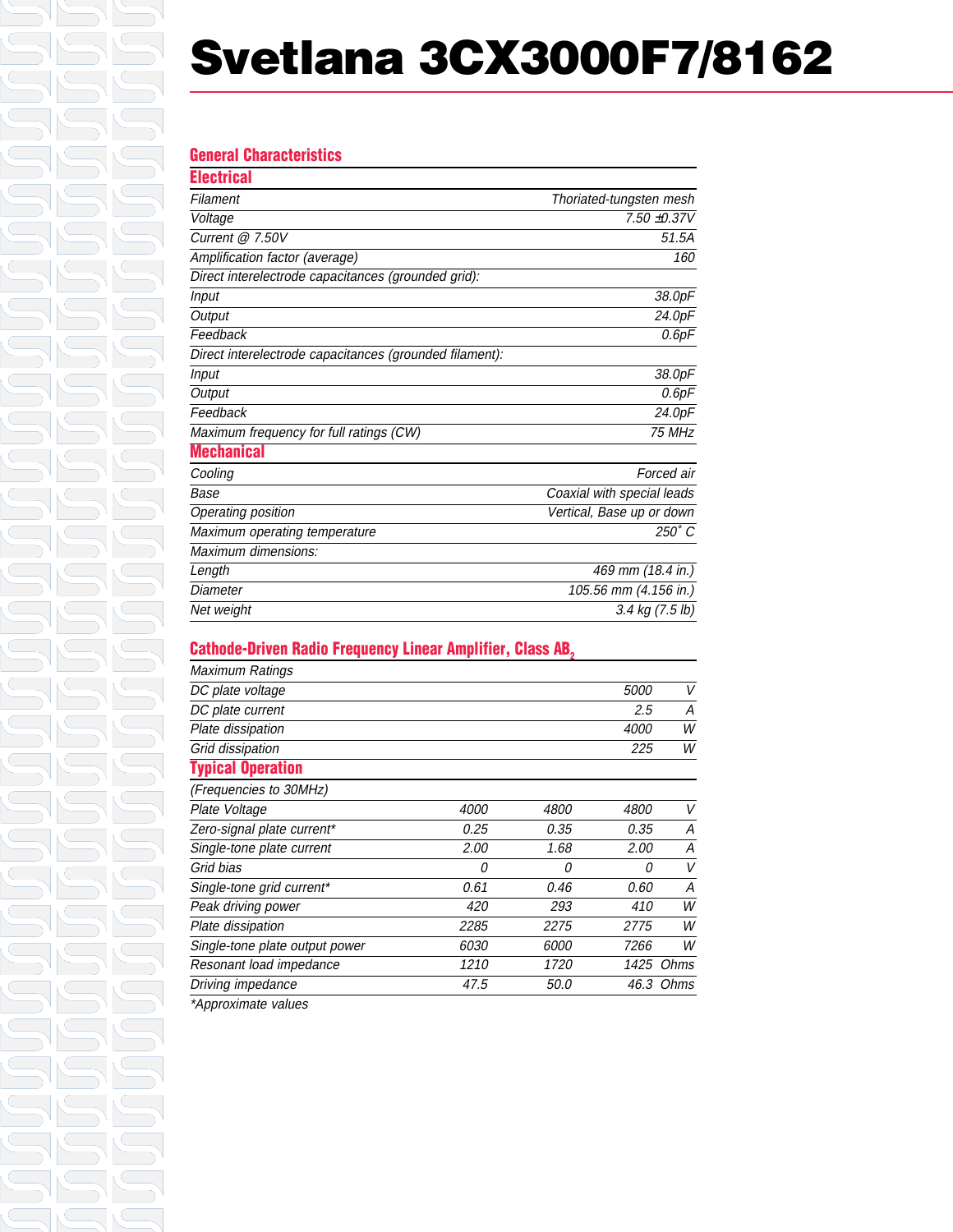# **High-Mu Power Triode**

#### **Cathode-Driven Class C RF Amplifier, CW or FM**

| Maximum Ratings           |             |             |   |
|---------------------------|-------------|-------------|---|
| DC Plate voltage          |             | <i>5000</i> | V |
| DC Plate current          |             | 2.5         | А |
| Plate dissipation         |             | 4000        | W |
| Grid dissipation          |             | 225         | W |
| Typical operation         |             |             |   |
| (Frequencies to 110MHz)   |             |             |   |
| Plate voltage             | 3500        | <i>4800</i> | V |
| Grid voltage              | -50         | -60         | V |
| Plate current             | 1.30        | 1.54        | А |
| Grid current*             | 0.42        | 0.48        | А |
| Peak RF cathode voltage*  | 220         | 267         | V |
| Calculated driving power* | 310         | 435         | W |
| Plate dissipation         | 985         | 1480        | W |
| Useful output power       | <i>3300</i> | <i>5500</i> | W |
|                           |             |             |   |

#### **Audio Frequency Amplifier or Modulator, Class AB, Grid Driven**

| Maximum Ratings (per tube)                                |             |      |
|-----------------------------------------------------------|-------------|------|
| DC plate voltage                                          | <i>5000</i> | V    |
| DC plate current                                          | 2.5         | А    |
| Plate dissipation                                         | <i>4000</i> | W    |
| Grid dissipation                                          | 225         | W    |
| <b>Typical Operation</b> (two tubes, sinusoidal waveform) |             |      |
| Plate voltage                                             | 4000        | V    |
| Zero-signal plate current*                                | 0.50        | А    |
| Maximum-signal plate current                              | 3.58        | А    |
| Maximum-signal grid current*                              | 0.58        | А    |
| Peak AF grid voltage**                                    | 190         | V    |
| Peak driving power                                        | 115         | W    |
| Maximum-signal plate dissipation                          | 1850        | W    |
| Plate output power                                        | 10,500      | W    |
| Load resistance (plate-to-plate)                          | <i>2720</i> | Ohms |
|                                                           |             |      |

\*Approximate values \*\*Per tube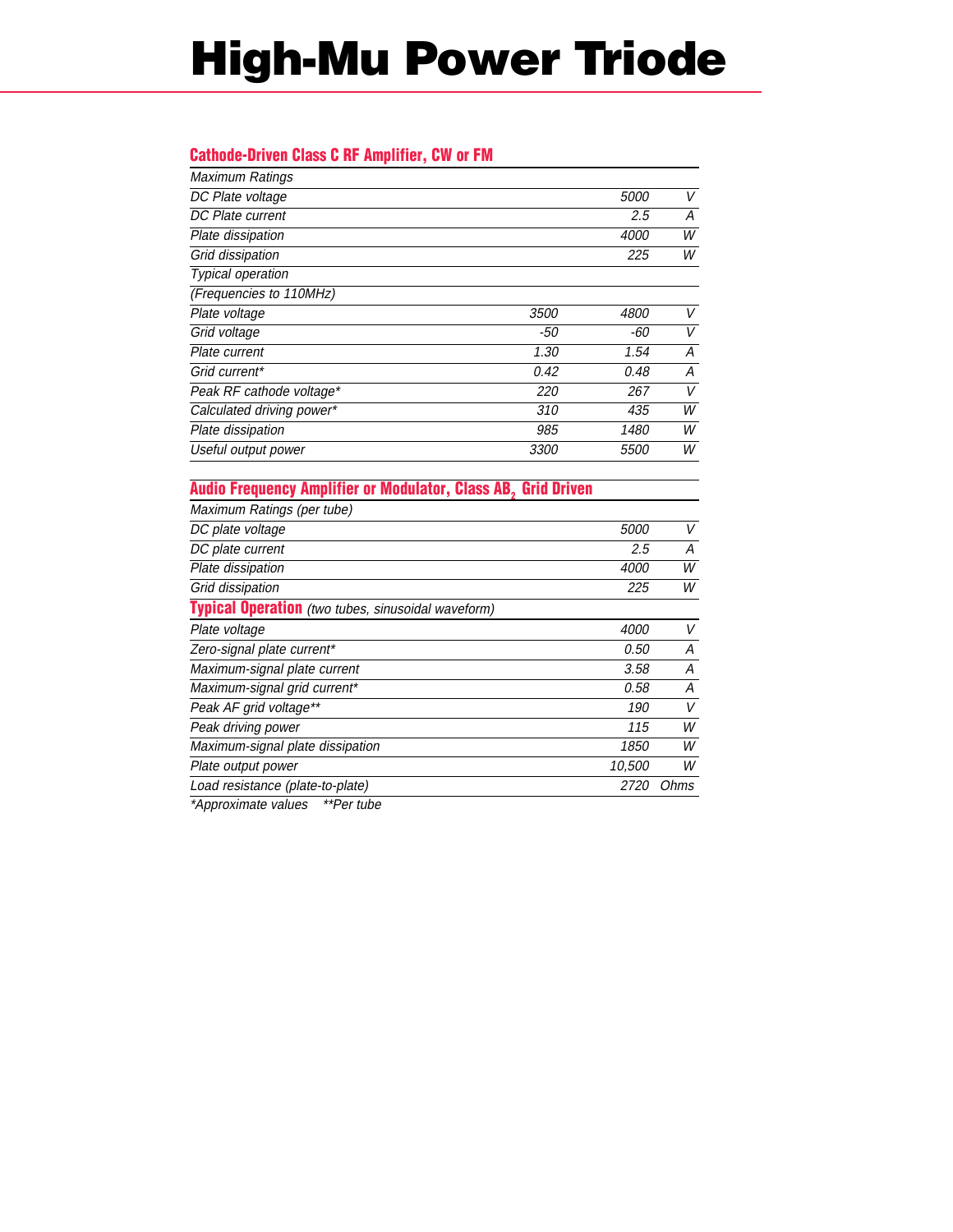# **Svetlana 3CX3000F7/8162**

### **Range Values for Equipment Design**

|                                                            | Min.        | Max. |    |
|------------------------------------------------------------|-------------|------|----|
| Filament current at 7.5V                                   | 48.0        | 54.0 | А  |
| Interelectrode capacitances (Grounded-Grid Connection)     |             |      |    |
| Input                                                      | 30.0        | 45.0 | рF |
| Output                                                     | <i>20.0</i> | 28.0 | рF |
| Feedback                                                   |             | 1.0  | pF |
| Interelectrode capacitances (Grounded-Filament Connection) |             |      |    |
| Input                                                      | 30.0        | 45.0 | рF |
| Output                                                     |             | 1.0  | рF |
| Feedback                                                   | 20.0        | 28.0 | рF |
| Zero-Bias plate current ( $E_h$ = 5000V)                   | 0.36        | 0.52 | A  |
| Cut-off bias ( $E_b = 5000V$ , $I_b = 1.0$ mA)             |             | -45  | V  |

### **Svetlana 3CX3000F7/8162 Outline Drawing**



|        | Dimensional Data |               |       |        |
|--------|------------------|---------------|-------|--------|
| Dim.   | Millimeters      |               |       | Inches |
|        | Min.             | Max.          | Min.  | Max.   |
| Α      |                  | 103.99 105.56 | 4.094 | 4.156  |
| В      |                  | 19.84 21.44   | 0.781 | 0.844  |
| С      |                  | 92.08         |       | 3.625  |
| D      |                  | 161.93 168.28 | 6.375 | 6.625  |
| E      |                  | 21.82 22.61   | 0.859 | 0.890  |
| F      |                  | 20.62 23.80   | 0.812 | 0.937  |
| G      |                  | 17.45 20.65   | 0.687 | 0.813  |
| н      | 177.80           | 190.50        | 7.000 | 7.500  |
| Κ      | 9.53             | 11.10         | 0.375 | 0.437  |
| M      | 177.80           | 190.50        | 7.000 | 7.500  |
| N      |                  | 34.93 41.28   | 1.375 | 1.625  |
| P      | 201.60           | 214.30        | 7.937 | 8.437  |
| Q      |                  | 98.43 107.95  | 3.875 | 4.250  |
| R      | 201.60           | 214.30        | 2.937 | 3.063  |
| S      |                  | 30.15 42.85   | 1.187 | 1.687  |
| T      | 203.20           | 228.60        | 8.000 | 9.000  |
| U      | 227.00           | 239.70        | 8.937 | 9.437  |
| $\vee$ | 4.93             | 5.08          | 0.194 | 0.200  |
| W      | 9.78             | 10.03         | 0.385 | 0.395  |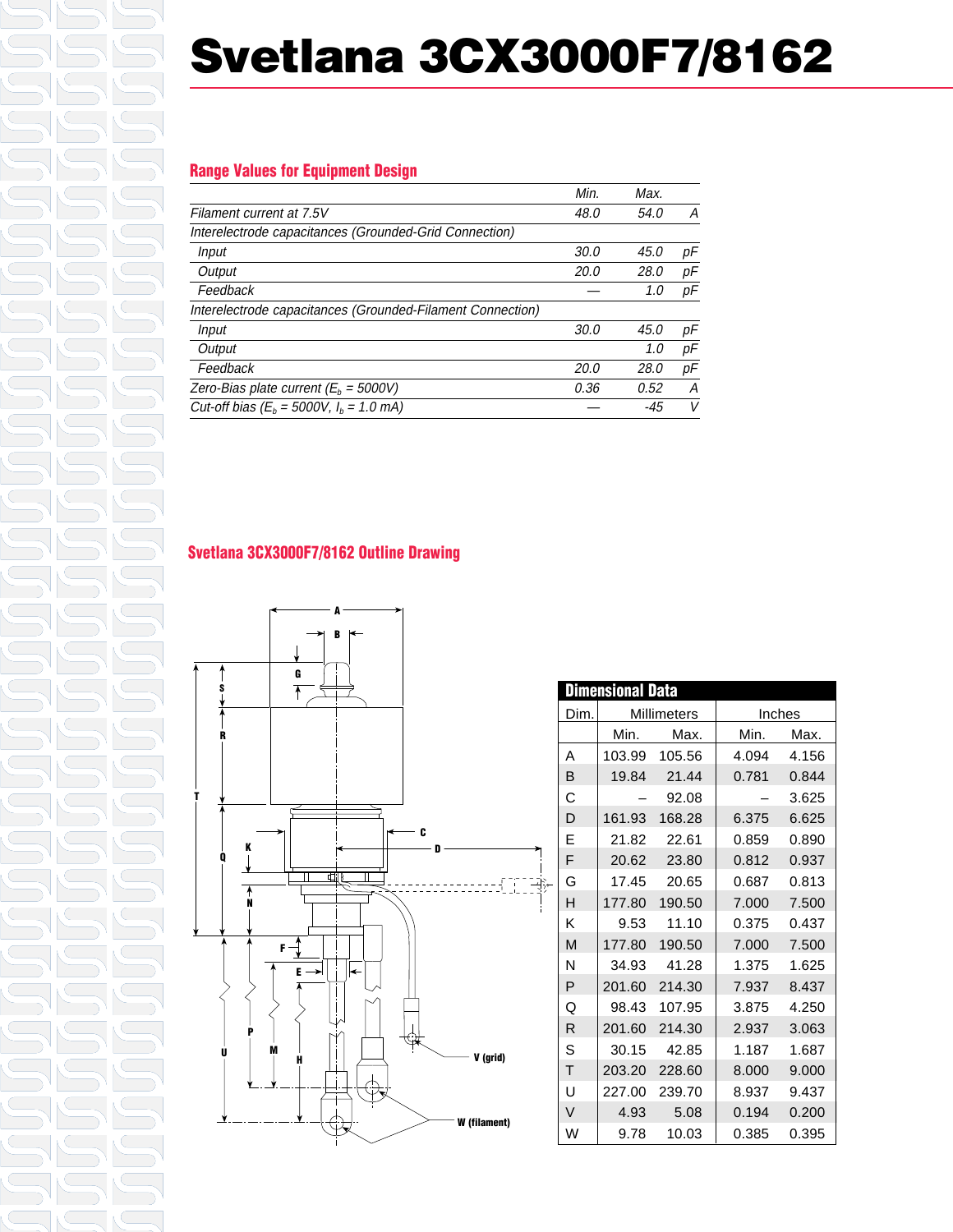### **High-Mu Power Triode**

#### **Electrical Application**

**Filament Operation** The rated filament voltage for the 3CX3000F7/8162 is 7.50 volts. Filament voltage, as measured at the filament collets, should be maintained within 5% of this value to obtain maximum 3CX3000F7/8162 filament connections tube life.

**Input Circuit** A resonant tank circuit is recommended for grounded-grid operation. In a single-ended circuit the loaded "Q" should be at least 3. This technique increases linearity and output power.

#### **Mechanical Application**

**Mounting** The 3CX3000F7/8162 must be mounted with its axis vertical. The base of the tube may be up or down.

**Filament Connections** The Svetlana require spring collets designed for a contact surface temperature of 250˚ C and with adequate symmetrical contact surface area for the filament and RF current.

**Cooling** Sufficient forced-air circulation must be provided to keep the temperature of the anode core and the temperatures of the ceramic/metal seals below 250˚C. Airflow requirements to maintain these temperatures below 225˚C with an inlet-air temperature of 40˚C are tabulated. At frequencies above 30 MHz or at higher inlet-air temperatures, more airflow will be required.

| <b>Base-to-Anode Air Flow</b> |                 |                                  |                 |                                  |  |
|-------------------------------|-----------------|----------------------------------|-----------------|----------------------------------|--|
| $\star$                       |                 | Sea Level                        | 5000 Feet       |                                  |  |
| Anode<br>Dissipation<br>Watts | Air Flow<br>CFM | Pressure Drop<br>Inches of Water | Air Flow<br>CFM | Pressure Drop<br>Inches of Water |  |
| 2500<br>4000                  | 36<br>67        | 0.60<br>1.20                     | 43<br>80        | .72<br>1.45                      |  |

| l Anode-to-Base Air Flow <sup>1</sup> |                        |                                  |                        |                                  |  |
|---------------------------------------|------------------------|----------------------------------|------------------------|----------------------------------|--|
| $\star$                               | Sea Level              |                                  | 5000 Feet              |                                  |  |
| Anode                                 |                        |                                  |                        |                                  |  |
| <b>Dissipation</b><br>Watts           | Air Flow<br><b>CFM</b> | Pressure Drop<br>Inches of Water | Air Flow<br><b>CFM</b> | Pressure Drop<br>Inches of Water |  |
| 2500                                  | 42                     | 0.70                             | 50                     | 0.84                             |  |
| 4000                                  | 84                     | 1.70                             | 100                    | 2.00                             |  |

\* *Because the power dissipated by the filament represents about 385 watts and because grid dissipation can, under some conditions, represent another 225 watts, allowance has been made in preparing this tabulation for an additional 610 watts.*

<sup>1</sup> When air is supplied in the anode-to-base direction, a minimum of 3 cfm must be *directed into the filament-stem structure between the inner and outer filament terminals to maintain the base seals below 250˚ C. A separate air system is not required with base-to-anode airflow.*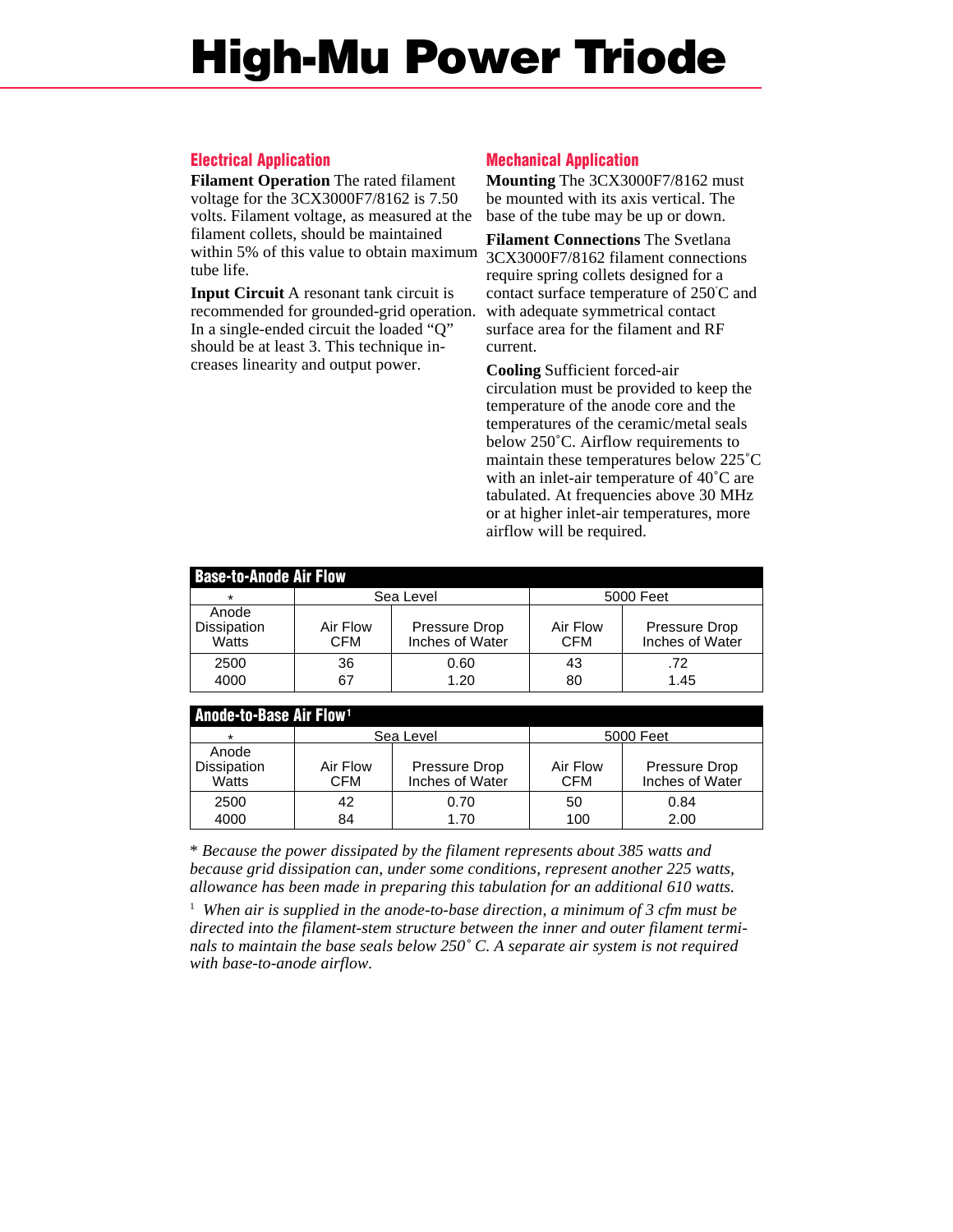# **Svetlana 3CX3000F7/8162**